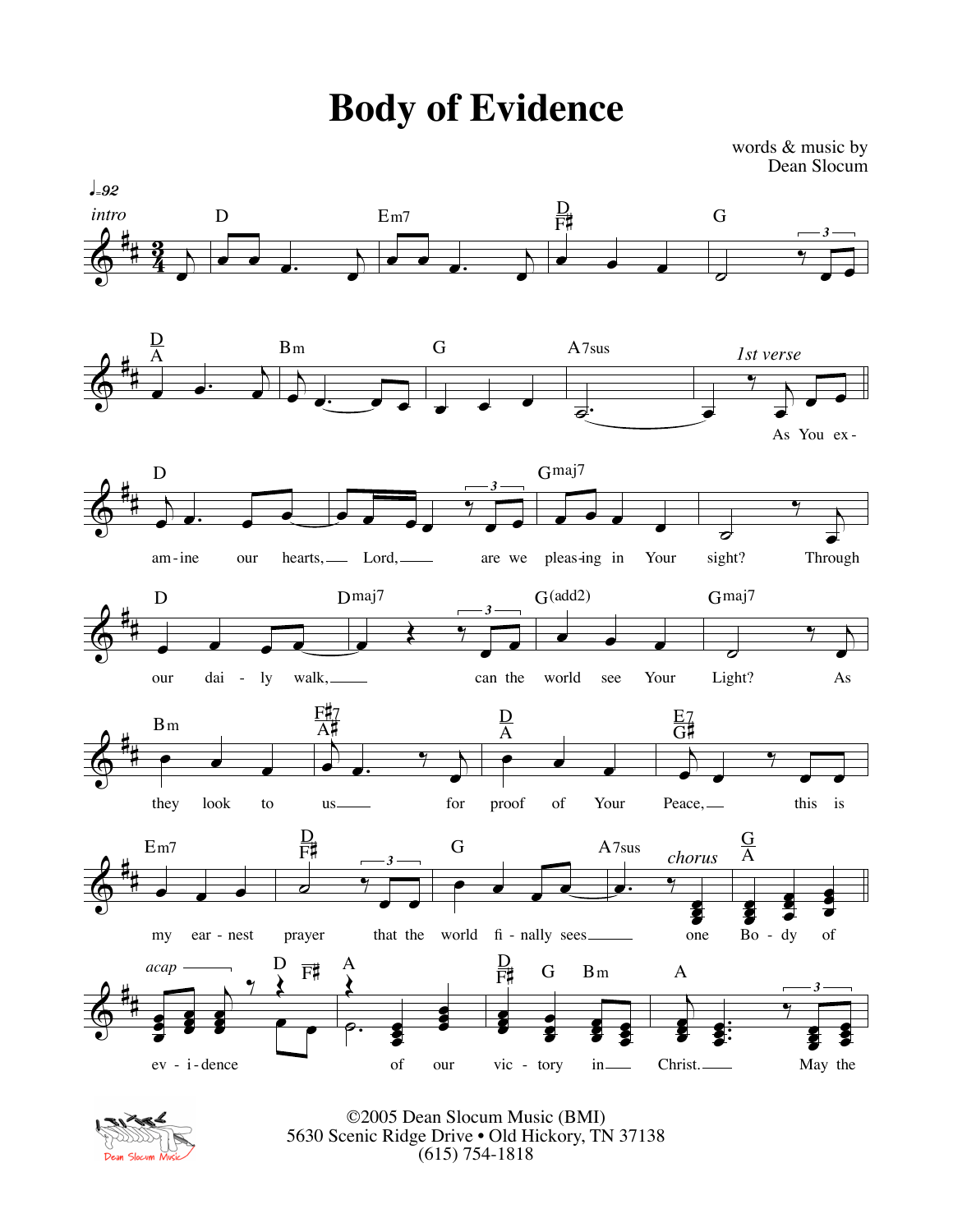Body of Evidence p.2